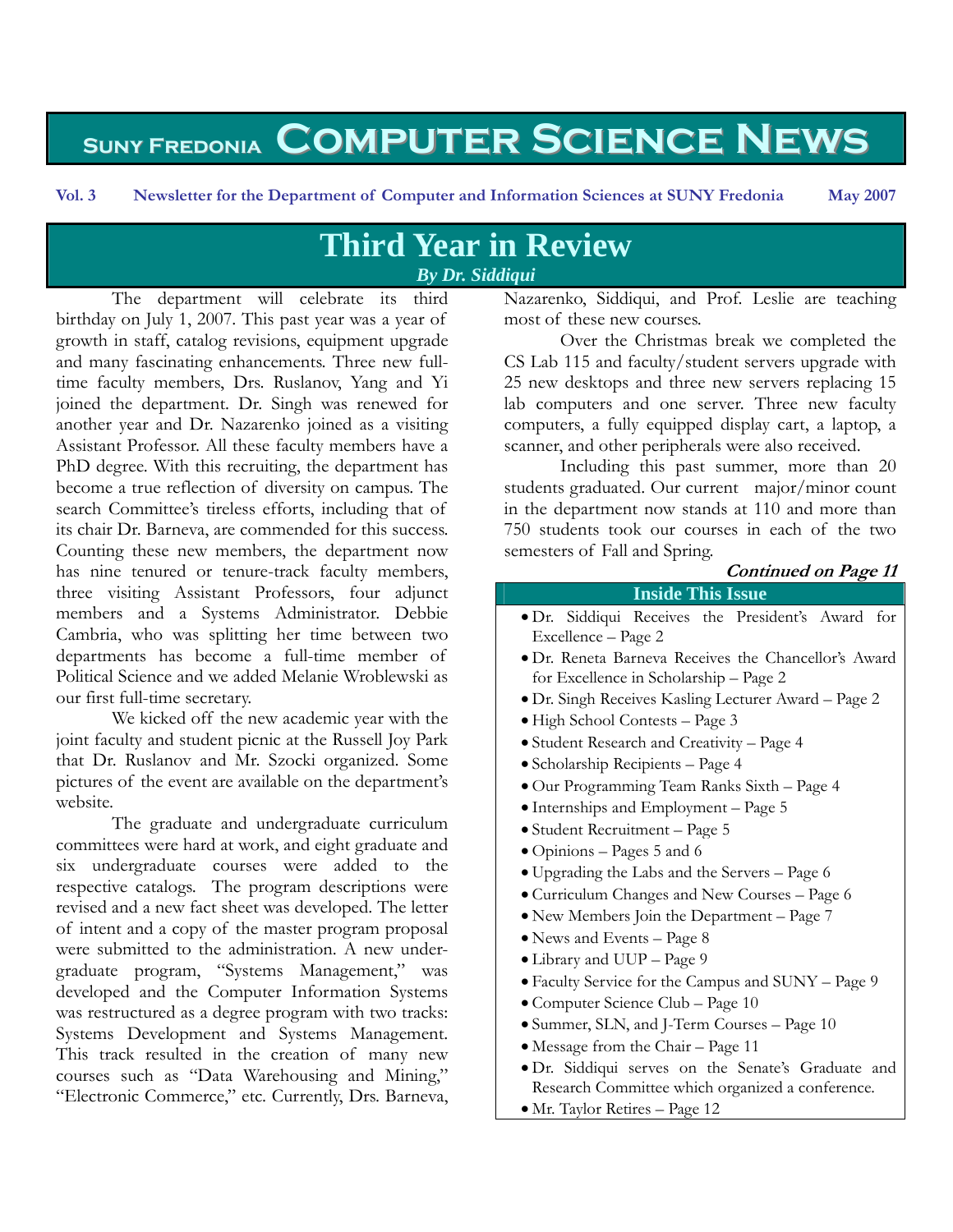## **Dr. Siddiqui Receives the President's Award for Excellence**

Dr. Siddiqui served as Associate Chair of the Department of Mathematics and Computer Science from 1998 to 2001, and he was elected Chair of Computer and Information Sciences when it separated from Math in 2004. His Chair term was renewed this year for three more years. Dr. Siddiqui contributed significantly to the Computer and Information Sciences programs at SUNY Fredonia and reshaped it several times. When he was Associate Chair, enrollment in Computer Science increased every year during his tenure.

Dr. Siddiqui has over 70 publications. His research interests are in the areas of knowledge engineering, signal and image processing, and pattern recognition, and their applications. He also developed software for various applications. He organized international conferences and chaired some of their sessions. In addition to his academic experience at several institutions in the U.S. and Canada, he has many years of industrial experience. He also worked as a consultant to high-tech companies.

Dr. Siddiqui's awards include the Kasling Lecturer Award and Fulbright senior scholarship for Azerbaijan, and now the President's Award for Excellence.

## **Dr. Barneva Receives the Chancellor's Award for Excellence in Scholarship**

Dr. Reneta Barneva was conferred the 2007 Chancellor's Award for Excellence in Scholarship and Creative Activities. This award supports the pursuits fundamental to sustaining the intellectual growth of SUNY institutions by recognizing consistently outstanding scholarly and creative productivity. The award is very competitive: the nominees are first evaluated at campus level and then at SUNY-wide level. The recipients receive a medallion, a certificate and a cash award. Dr. Barneva received several other awards including the Kasling Lecturer Award (in 2005) for her distinguished scholarship and the Wilkes Best Paper Award.

#### **Dr. Singh Receives the Kasling Lecturer Award**  *By Dr. Singh*

Dr. Singh's current research interests are in the fields of Nuclear Physics, Astrophysics and Space Science, and Elementary Particle Physics. His research involves a tremendous amount of data collection, data analysis, and computer modeling.

In his research, he investigates characteristics of singly-charged (hadrons) and multi-charged projectile fragments emerged in heavy-ion interactions at relativistic energies from experiments performed at National and International Accelerator facilities like the Brookhaven National Laboratory (BNL), Upton, NY, and the European Center for Nuclear Research (CERN) in Geneva, Switzerland.

Recently, he has published two very important papers in the Journal of Physics G: Nuclear and Particle Physics in 2006 and 2007. This scholarly work has been accomplished by Dr. Singh in a short span of less than two years in the Department of Computer and Information Sciences at SUNY Fredonia, and is based on his collaboration with Dr. A. Mukhopadhyay, Department of Physics, University of North Bengal, Siliguri, India. Their collaboration work indicates very interesting and encouraging results in the non-statistical, dynamical fluctuations of produced hadrons in relativistic heavy ion collisions. It also sheds important light on the very early evolution and missing mass of the Universe.

The present work represents Dr. Singh's continued effort from the past two decades on the subject of non-statistical fluctuations, which has been referred in more than 100 research articles throughout the world.

*Dr. Singh joined the Department in Fall 2005 as a Visiting Assistant Professor. He also taught in the Department in 2001. He has a Ph.D. in Physics and an extensive teaching experience in several fields at many institutions.* 

*Dr. Siddiqui joined the Department in 1995, and Dr. Barneva joined it in 2001. Drs. Siddiqui and Barneva have extensive teaching experience at several institutions in many countries.*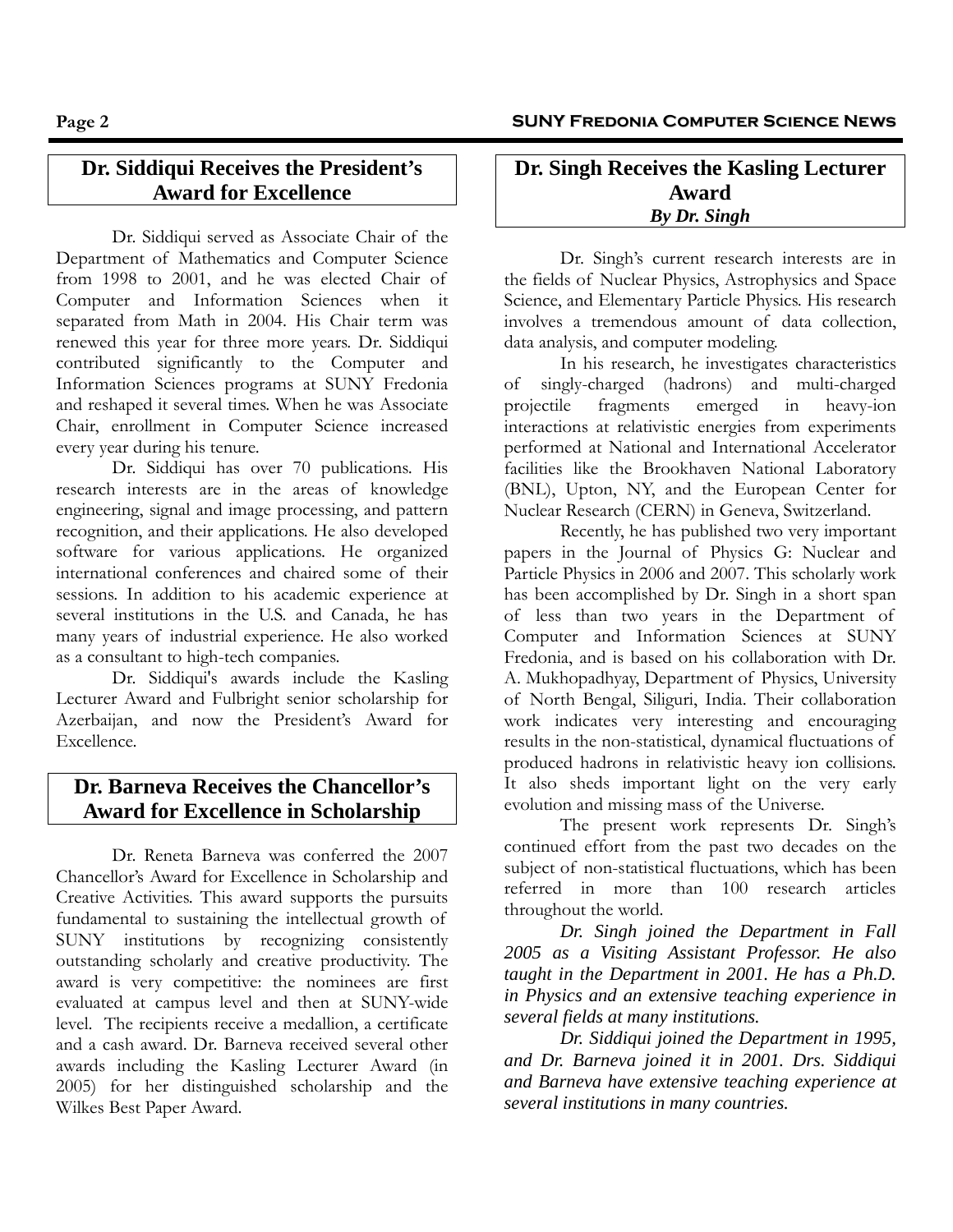# **High School Computer Science Contests**

The Department of Computer and Information Sciences at SUNY Fredonia held its third annual high school contests on Monday, May 15, 2006 8:30 am - 1:00 pm. Over sixty students from seven high schools participated. There were 5 contests: Programming, Spreadsheet, Web Design, Internet Scavenger Hunt, and Quiz Show. The winners were

- **Web Design:** Bishop Timon.
- **Programming:** Fredonia.
- **Spreadsheet:** Silver Creek.
- **Quiz Show:** Bishop Timon.
- **Internet Scavenger Hunt:** Fredonia. Three other schools answered questions. These schools are: Bishop Timon, Falconer, and Silver Creek.

The winning teams of the first 4 competitions were awarded plaques and books, and every student who answered a question in the Internet Scavenger Hunt Contest was awarded a prize. In addition, every student who came to the competitions was awarded a Fredonia State T-shirt and a package with information about Fredonia and the department.

The contests were organized by Dr. Iyad Abu-Jeib and with the help and participation of many members of the department including the Chair, Dr. Khalid Siddiqui, and the former secretary Ms. Debra Cambria.

While the student teams participated in the competitions, their advisors were engaged in a small presentation on the state of the Computer Science Education in Western New York schools followed by a discussion on the state of technology/computer science programs, identification and possible solutions of issues. These activities were moderated by Dr. Siddiqui.

The competitions started with a breakfast. Lunch was also served. The event was concluded with an awards ceremony.

A survey was done at the end of the contests for both teachers and students. The feedback was very encouraging and useful. Here are two remarks made by two of the teachers. Teacher Rachel Gugliuzza of Silver Creek said "I thought the format was great! Everyone was professional and the event ran very smoothly." She continued "I really loved the T-shirts!!! My students were

very proud to be wearing them the next day in school!" Another teacher said "I really enjoyed the teacher discussion session. It was great to hear what other schools are doing."

A student who participated in the contests last year and is still in High School started taking courses from the Department. Another participant who is also still in High School will be joining the Department next year. A third participant, Joseph Spina, joined the Department last fall. Here is what he says about the contests we held last year "Last year's competition was very fun. It allowed the people without much physical ability to compete and win something. My entire class enjoyed the competition. It was exciting to compete and even more exciting to win regardless of the prize. That doesn't mean that the prizes weren't great, they were. In this age of computers, proving your school to be the best at using them is the same as winning a major sports event. I know it benefited me because it proved to me that computer science is my strong point, so that is what I am now pursuing in college."

The event appeared in Dunkirk's Observer Newspaper.



*Students and Teachers Enjoying the Quiz Show* 

The date for this year's competitions is Monday, May 14, 2007 (8:30 AM – 1:00 PM). For more information, visit the High School Contests website: <http://www.cs.fredonia.edu/cswebpage/HSCC>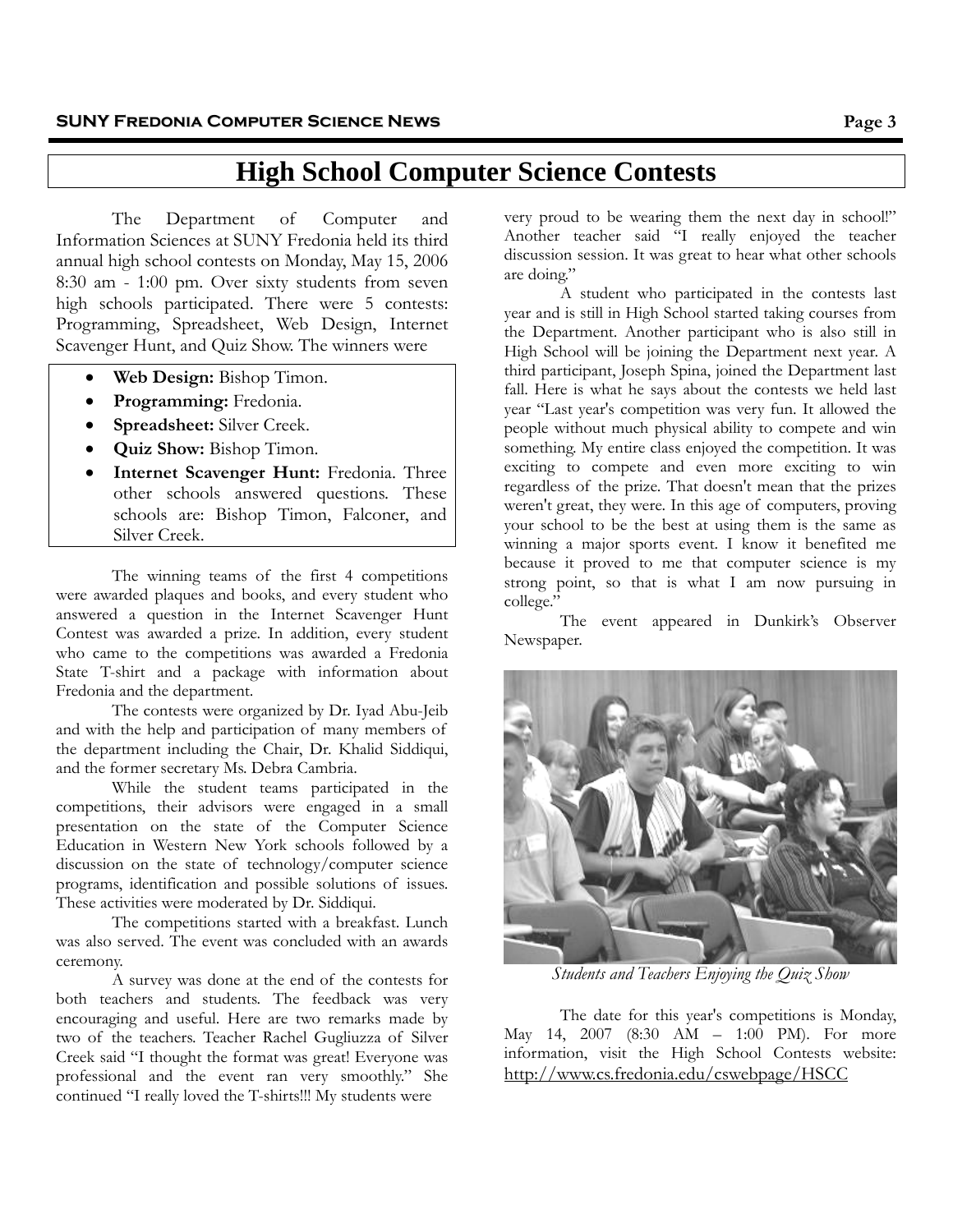# **Student Research and Creativity**

Drs. Arnavut, Barneva, and Siddiqui, and Mr. Szocki supervised students on various course/ research projects. Two students of Dr. Arnavut, one student of Dr. Barneva, one student of Dr. Siddiqui, and four students of Mr. Szocki participated in the university's Research and Creative Endeavors Exposition this year. The projects that the students worked on were:

- *Exploring Pattern Matching for ECG Signal Compression* by Brian Woodard (supervised by Dr. Arnavut).
- *Role Playing Game (RPG) University* by Jennifer Wystup (supervised by Dr. Arnavut).
- *Free and Open Source Software as a Solution for Small Business Environments* by Michael Mendez (supervised by Dr. Barneva).
- *Automated Task Management System Emergelife.com* by Steven Glass (supervised by Dr. Siddiqui).
- *Complete Redesign of SUNY Fredonia Website* by Chris Becker, Jordan Bommelje, Robert Shannon, and Joe Spina (supervised by Mr. Szocki).

# **Our Programming Team Ranks Sixth Among 36 Teams**

The Department sent two teams to participate in the programming contest organized by the Consortium for Computing in Small Colleges in the Northeast (CCSCNE). The competition was held on April 20, 2007 at Rochester Institute of Technology (RIT). Thirty six teams from twenty nine colleges participated in the contest. Our first team placed sixth among the twenty nine colleges and first among the SUNY colleges. Students on the first team were David Bronke, Devin Grady, and Bryan Woodard. Students on the second team were Ian Anderson, Troy Foster, and Jaramiah Welty.

 Devin and Ian are scholarship recipients and Dave is currently working with Alan Keegan on redesigning the department's website. Devin and

**Continued on Page 10** 

# **Scholarship Recipients**

The following students received scholarships from the department for the next academic year:

- **Arthur R. Maytum Scholarship**: Danny Baker, Reid Bland, and Devin Grady.
- **J. Beck Memorial Scholarship:** Ian Anderson.

The Scholarship Committee Chair, Dr. Chan, the Department Chair Dr. Siddiqui and all faculty members extend their heartiest congratulations to all recipients. Keep up the good work!

In addition, a number of students from the department will be receiving the **MACS Scholarship** for the next academic year.

The MACS scholarship program hosted the following talks:

- Design Patterns and Computer Games, on April 26, 2007, by Dr. Paul Gestwicki (1998 Fredonia Computer Science graduate and Assistant Professor at Ball State University).
- A Strategy to Improve STEM Workforce and Pedagogy to Improve Math and Science Education, on April 13, 2007, by Dr. Osman Yasar (SUNY Empire Innovative Professor).
- What is it like to be a Grad Student, on March 16, 2007, by David Starling (Math/Physics graduate).
- Towards Creating a Sign Language Interfacing System, on February 23, 2007, by Dr. Beifang Yi (SUNY Fredonia).
- Channel Allocation in Cellular Networks, on December 1, 2006, by Dr. Jianchang Yang (SUNY Fredonia).
- Motion Planning, on November 3, 2006, by Erian Plaku (1999 Fredonia CS/Math graduate and Ph.D. candidate at Rice University).
- Experience of an Intern at Lockheed-Martin, September 22, 2006, by Troy Foster (Fredonia Graduate).
- How to Write a Resume, by the Fredonia Carrier Development Office.

Also, some MACS scholars attended the Image Processing Workshop at RIT on September 29, 2006.

For more information about the MACS scholarship, visit the grant's website http://www.cs.fredonia.edu/macs/ or contact Dr. Arnavut at [arnavut@cs.fredonia.edu](mailto:arnavut@cs.fredonia.edu) or Dr. Abu-Jeib at [abu](mailto:abu-jeib@cs.fredonia.edu)[jeib@cs.fredonia.edu](mailto:abu-jeib@cs.fredonia.edu).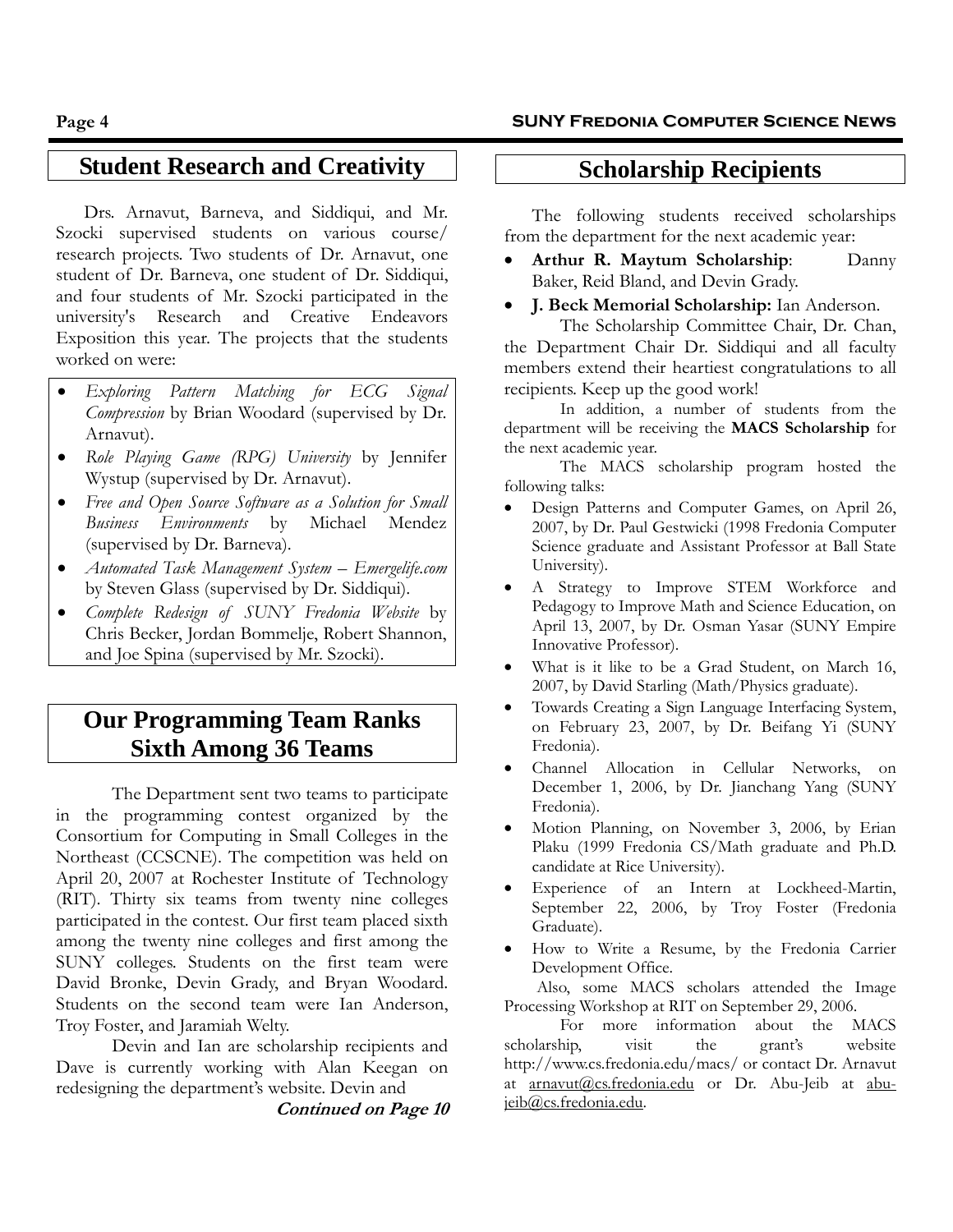#### **Internships and Employment**  *By Dr. Siddiqui*

The department continued to offer internships and employment opportunities both on and off campus. During the academic year 2006/07 Dr. Siddiqui offered eleven internships and Dr. Abu-Jeib offered one. Paid internships were arranged for six students at Cliffstar, Buffalo Jills, Digitech, and Ultrapak. There will be more internship/job opportunities beginning Fall 2007 with the new **Technology Incubator** that the Campus started recently. Contact the Department Chair for opportunities at the incubator.

One student was hired at the Learning Center and over ten students were hired as proctors for Lab 115 for each semester and 4 students as lab assistants. The proctors this academic year were (some worked for one semester only and some worked also as lab assistants): D. Grady (Head Proctor), S. Cleeton, B. Kandemir, B. Woodard, Reid Bland, R. Olson, S. Glass, D. Bronke, D. Panzer, A. Gribble, J. Malthaner, A. Sak, J. Daniels, M. Wicks, C. Rader, M. Hammerle, and S. Kindlon.

The Chair continued to help students prepare resumes. All graduating seniors are encouraged to seek help from the Career Development Office and their advisors in building a professional resume and obtaining good recommendation letters. Frequently, employers contact the Department Chair to recruit fresh graduates. If you are graduating this year, contact Dr. Siddiqui for any such opportunity.

#### **Student Recruitment**  *By Dr. Siddiqui*

The number of majors/minors in our two programs has stabilized and slowly increased. The introduction of CSIT 151 and 251, the required courses for Business, alone increased the enrollment in our courses by more than 180. The enrollment in CSIT 104, 105, 107, 120 and 121 remain strong and we were successful in filling up multiple sections of these courses and many students from these courses joined the department. Enrollment in 400-level courses also witnessed a significant increase.

Concerted efforts through Open Houses, individual invitations of students/parents, sending letters at various stages of admissions process, emails, presentations to liberal arts students, and phone calls were made to recruit new students.

Our aggressive recruiting efforts were fruitful and at the beginning of Fall 2006 more than thirty new students joined the program. This included 15 freshmen,

6 internal transfers, 5 external transfers, 2 readmits and 3 reinstatements. Many more students were added at the beginning of Spring 2007 and during Fall and Spring advising. The total number of majors/minors in the department now stands at 110.

#### **An Alum's Opinion**  *By Andrew Herberger*

I was surprised to receive the Newsletter last year and could not believe how much Computer Science has grown. Thank you Dr. Siddiqui and your team. Here is a little about me.

I'm a graduate of the class of 1988 and currently work for the U.S. Government. After I graduated, I worked for my father's construction company while looking for a job in my field. In February, 1989 I took a job in Elmira, working for Orthstar Enterprises where I worked on two separate contracts for GE Aerospace. One was a flight control enhancement to the Navy's A10 "Warthog". The other was an Engine Control enhancement to GE's CF6 engine which was used on Boeing and MD commercial aircraft at that time.

I was finally hired by the Government in August 1989, got married a month later, and moved to Washington, DC. The job required programming in PL/1 and included day to day operations of the IBM mainframe. I learned a lot about software development and about the controls that help assure a quality product. In October 1992 I resigned, moved to Buffalo, and landed a job with a PL/1 CICS shop in Buffalo, Wile Company, which is now called Intercontinental Branded Apparel. The contract was on-again off-again, and my future was not looking stable. Things were looking pretty grim until I received a call from my old boss in the Government. He said my old division was moving to West Virginia and he knew I left because I didn't like DC so he was offering my job back to me. I accepted and moved to Fairmont, WV in 1994.

Since then we have upgraded our systems many times. I spent about 3 years from 1997-1999 working half the time at a contractor's facility during the development of the current system. The other half I was still supporting the mainframe system at our West Virginia office. We did major enhancements for the year 2000, but ended up getting the replacement system in August of 1999. I am currently working on requirements for the next generation of our system which will start being phased in next year and will be fully implemented by 2012. We are using mostly C code for speed. I have been concentrating mostly on interfaces and we are in the process of opening up our system to XML and Web services.

On the personal side, I have three children; two boys (Zack, 12 and Elliot, 11) and a girl (Marley, 4). The boys are straight 'A' students who have represented their schools at the annual Math Field Day for 3 years in a row. Zack has also gone to the regional spelling bee and this year came in second in the county. Currently, Zack wants to study Computer Science and Elliot wants to be a Video Game Designer. I will visit Fredonia sometime.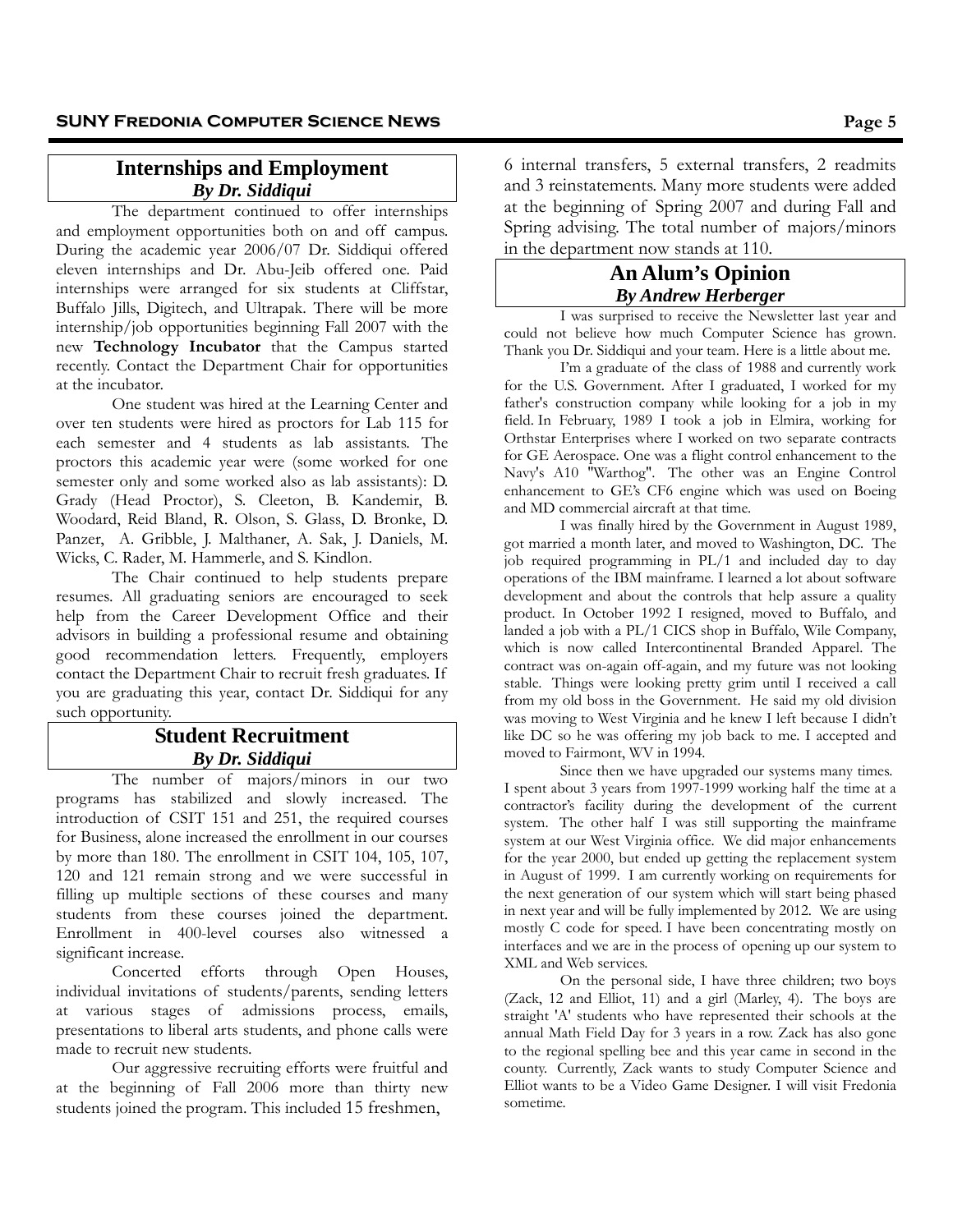## **Upgrading the Labs and the Servers** *By Mr. Szocki*

In addition to acquiring two new faculty servers last year (one for Web and E-mail, and the other for storage, development and research), the Department acquired a new student server and succeeded in increasing the number of machines in the Computer Science Lab in Fenton 115 from 15 to 25. During summer 2006, the lab was painted, thoroughly cleaned and carpets shampooed. The server room, Fenton 2158 was rewired with additional data ports to enable it to house multiple servers simultaneously.

The student server was received in February 2007. This has replaced the student server "pizza". It is dedicated for student storage and research. It has over 1200 megabytes of storage.

We received twenty five new machines in summer 2006 for our lab in Fenton 115. That is ten machines more than what we had previously. (The lab had 15 machines only since the upgrade of 2003, although it had 30 machines in 2000.) The breakdown is twenty three Dell Optiplex GX 620 machines and two Dell Precision 690 machines. The Precision 690's have two dual core processors and 4 GB of RAM memory. All new machines have 17 inch flat panel monitors, and an optical mouse. This Lab is administered by the Head Proctor Devin Grady and the Student Systems Administrator David Bronke along with a team of 10-12 assistants. Mr. Szocki supervises all proctors.

Our lab in Fenton 2164 will be upgraded next year, and the ceiling-projector will be replaced.

#### **Curriculum Changes and New Courses**  *By Dr. Siddiqui*

The graduate and undergraduate curriculum committees were hard at work during the Fall semester. The letter of intent and a copy of the Master's program proposal were submitted to the administration. Eight new courses were added to the graduate catalog:

- CSIT 541: Algorithms
- CSIT 542: Advanced Data Structures
- CSIT 536: Network Security
- CSIT 639: Selected Topics Systems Structures
- CSIT 649: Selected Topics in Theory of Computation
- CSIT 665: Pattern Recognition
- CSIT 669: Selected Topics in Information Structures & Systems
- CSIT 672: Multimedia Systems

#### **Page 6 SUNY Fredonia Computer Science News**

The curricular/course changes that CIS and CS undergraduate curriculum committees suggested were incorporated in the catalog. A new undergraduate program, "Systems Management," was developed. As a result, the "Computer Information Systems" degree was restructured as a degree program with two tracks: Systems Development and Systems Management. Six new courses were added to the undergraduate catalog:

- CSIT 151: Introduction to Information Systems
- CSIT 251: Information Systems Structures
- CSIT 335: Data Communications & Networks I
- CSIT 471: Information Systems Management
- CSIT 473: Data Warehousing and Mining
- CSIT 475: Electronic Commerce

The program descriptions were revised, a new "admission facts sheet" was developed and program checklists were revised. Articulation agreements and/or course transfer equivalency with Alfred State, and many community colleges including Corning, Dutchess, Erie, Finger Lake, Genesee, Herkimer Hudson Valley and Niagara were developed or revised.

#### **A Graduate's Opinion**  *By Bryan Woodard*

My experience here at SUNY Fredonia has been an exceptional one. The faculty here took an honest interest in my education and motivated me to work hard to succeed. I entered the program in the Computer Science Department with limited programming knowledge, but will be leaving with the knowledge and skills needed not only to succeed in a career, but in life as well.

My classes were all well-structured and challenging. The lectures gave me the necessary tools for completing my assignments, and those assignments were a great supplement to the lectures. I spent many nights working in the lab on a project or a homework assignment. Strangely enough, I actually enjoyed those nights. I have never felt as accomplished as I did when, for Computer Architecture, my partner and I's DES Encryptor (written in VHDL) finally gave us the correct output, or when the compiler that I wrote for Compiler Construction was able to compile a program and run successfully.

Whenever I needed help with any of my projects or assignments, my professors were more than happy to give me advice or help me figure out what I needed to fix. It is nice to know that you can count on people being there to lend a hand when you need it.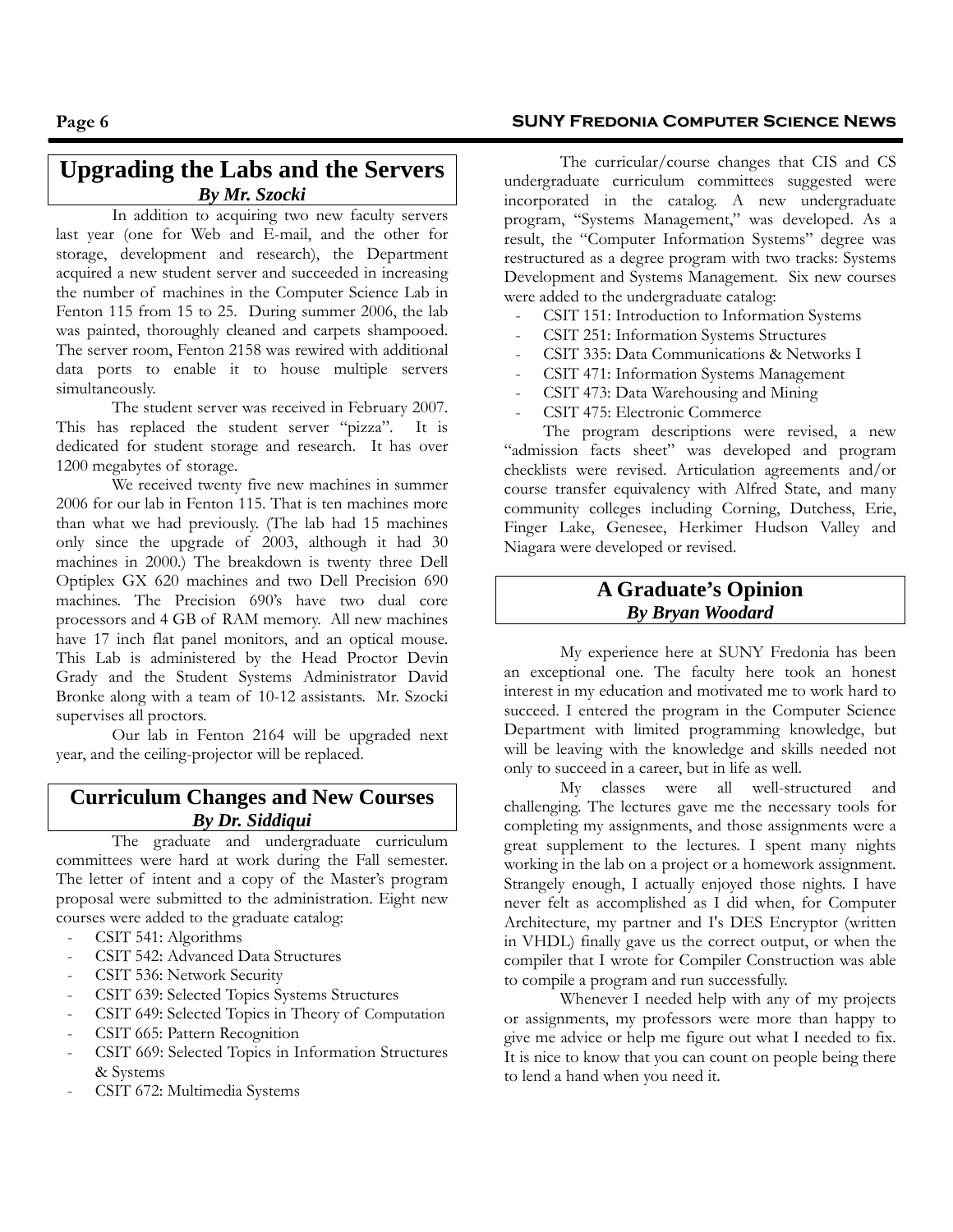# **New Members Join the Department**



In addition to Dr. Natalie Nazarenko and Mr. Derrick Decker, last year the Department hired a new secretary, Mrs. Melanie Wroblewski, and three faculty members. One more faculty member was hired this year. The new faculty members are:

- **Professor Gregory Cole** will join us next year as an Adjunct Professor. In the Fall 2007, he is scheduled to teach CSIT 120. Professor Cole received his M.S. degree in Business Education with a concentration in Technical Education from Buffalo State College. Professor Cole is also the recipient of numerous Professional and Technical certificates. He is currently a Career and Technical Education Instructor for ECC BOCES as well as an Adjunct Instructor at Jamestown Community College. He resides in Silver Creek.
- **Dr. Anatole Ruslanov** was hired as a tenure-track Assistant Professor. He has a Ph.D. in Computer Science from Drexel University. His research interests are in algorithm engineering, high-performance computing, automated performance tuning, computer architecture, and performance analysis and benchmarking. He has been teaching Computer Science for 6 years.
- **Dr. Jianchang Yang** was hired as a tenure-track Assistant Professor. He has a Ph.D. in Computer Science from the University of Kentucky. His research areas are distributed systems, channel allocation in cellular networks, fault-tolerance, ad-hoc networks, overlay multicast, and peer-to-peer systems.
- Dr. Beifang Yi was hired as a Visiting Assistant Professor. He has a Ph.D. in Computer Science and Engineering from the University of Nevada, Reno. His

research areas include computer graphics, humancomputer interactions (HCI), and software engineering. He also worked on HCI-related image processing and computer vision NASA projects when he was a Ph.D. candidate. Before he came to the U.S. in 2000, he was a computer engineer in China for 15 years.

So, what is the impression of the new faculty about their new work place? Here is what two of them say:

**Dr. Yi:** I came to Fredonia last August from Reno, Nevada – a city with many casinos and of course, a lot of clanking and clattering. Six years of dwelling in that city and fifteen years of living in a metropolis in China should have been long enough to convert me to a city lover. But only several days after settling down here, I had my new discovery, no, a reminiscent rediscovery – an English word "cozy" which had been buried in my brain for so long, suddenly jumped out of my mind. That was my first impression of Fredonia, reminding me of my birthplace, a quiet and small village, close to the Yangtze River. I hope in a couple of years I will not be a visitor but a resident here simply because this is Free-donia where you can find everything a cozy home provides: an easy and relaxed life while enjoying your wild imagination full of idyllic charms.

**Dr. Nazarenko:** I was hired by SUNY Fredonia in fall 2006 as a Visiting Assistant Professor for the Computer and Information Sciences Department. I was delighted from the beginning, because the department met all of my expectations. First of all, the chairman wants to know the opinion of all faculty members about the teaching process. Course curriculums are a subject of discussion at

**Continued on Page 9**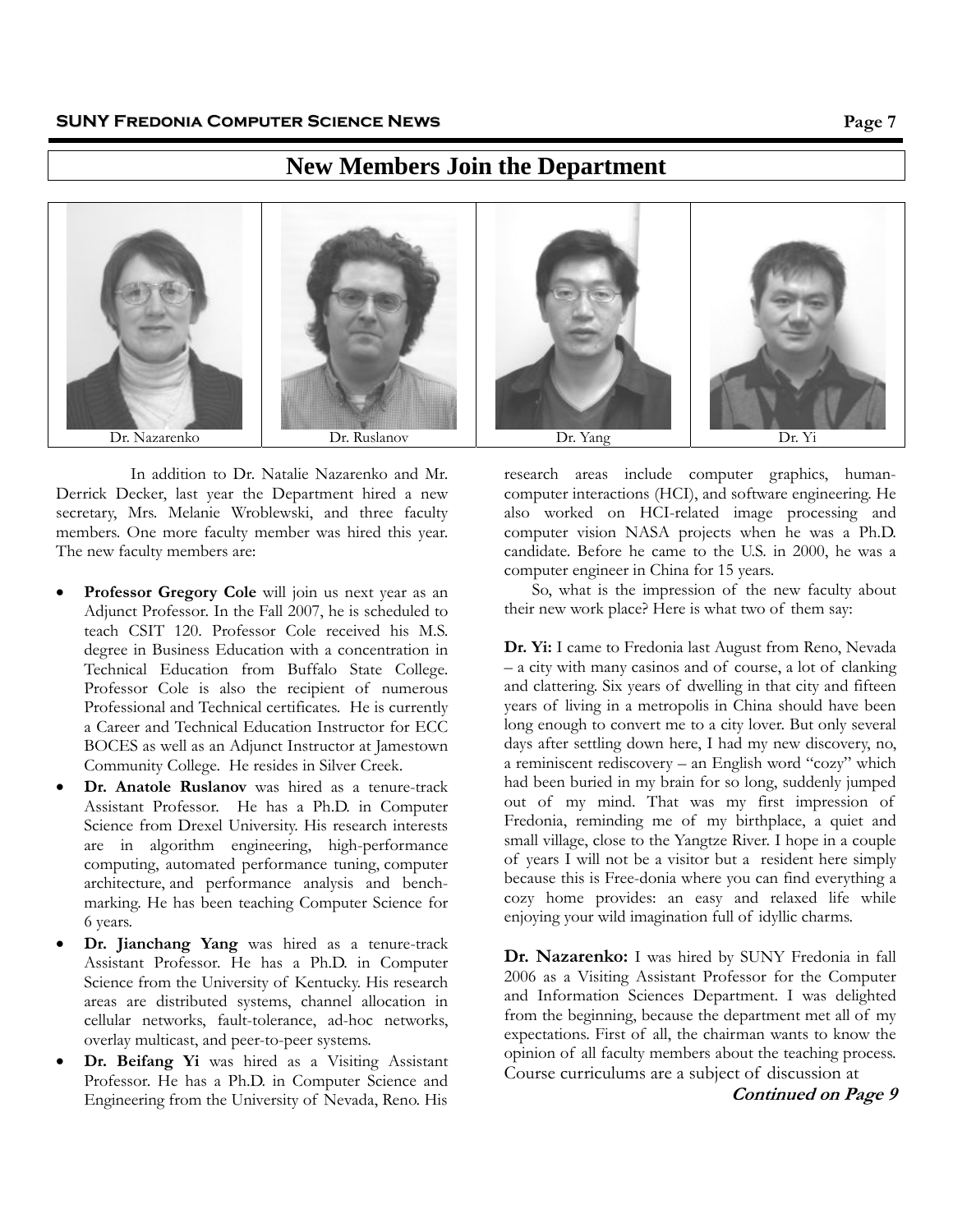# **Other News and Events**

# **Faculty News**

- Mr. Szocki was selected to represent the Department in the University Senate. He replaced Mr. Thomas Taylor.
- Dr. Siddiqui was reappointed Chair of the Department for the next three years.
- Some professors had papers accepted/published.
- Dr. Zubairi will be on leave of absence next year.
- Dr. Abu-Jeib will be on sabbatical next year.
- Dr. Abu-Jeib's tenure and promotion to Associate Professor have been approved by the President.
- Dr. Abu-Jeib attended, on January 25-27, the Winter Plenary of the SUNY Senate at Stony Brook as a SUNY Alternate Senator.
- Dr. Barneva was a co-organizer of one of the ten special tracks at the International Symposium on Visual Computing held at Lake Tahoe, Nevada, November 6-8, 2006. This is a selective scientific forum (acceptance rate 23% based on three blind reviews) that attracted participants from all over the world. The track "Discrete and computational geometry and their application in visual computing" was the one with most papers and took two of the 13 sessions. Dr. Barneva chaired the two sessions and organized an informal round table.
- Dr. Barneva became vice-chair of the Technical Committee on Discrete Geometry (TC 18) of the International Association on Pattern Recognition (IAPR). Discrete geometry plays an essential role in the field of image analysis, computer graphics, pattern recognition, shape modeling, computer vision, and document analysis. The aim of IAPR-TC 18 is to promote interactions and collaboration between researchers working in this field.
- Dr. Barneva is an invited speaker at the COCID Conference "Training faculty to Support Scholarly Work & Undergraduate Research with (High Performance) Computing Tools" sponsored by SUNY FACT. Her talk is entitled "Using high performance computing for computational biology". The goal of the conference is to provide professional development for faculty in the utilization of computing tools to implement mathematical models with undergraduate students and beyond. Talks will also be given by Dr. Hauptman, Nobel Prize Laureate and Dr. Jose Castillo,

Director, Computational Science Research Center at San Diego State University.

- Dr. Barneva received an Individual Development Award.
- Dr. Barneva gave a talk to Gifted Math Program students at the University at Buffalo. This is a program delivering college mathematics courses to exceptional secondary school mathematics students.
- Dr. Barneva is the computer science co-advisor of the theses of the first two master's students in the department of Computer and Information Sciences, Michael Mendez and Robert Olson. They are pursuing their studies in the framework of the Program Interdisciplinary Studies. Mike and Rob may graduate this academic year.
- Dr. Barneva serves on the Program Committee of the International Symposium on Visual Computing (ISVC), International Workshop on Combinatorial Image Analysis (IWCIA), Discrete Geometry for Computer Imagery (DGCI), and Thematic Conference on Computational Vision and Medical Image Processing (VipIMAGE). She is also on the editorial board of the International Journal for Computation Vision and Biomechanics.

## **Other News**

- Enrollment in the Department continued to grow.
- A documentary "Hackers: Outlaws and Angels" was shown on March 13, 2007. A computer-themed movie "Pirates of Silicon Valley" was shown on April 26, 2007. Both events were organized by Dr. Ruslanov who will be arranging more documentaries and computer-themed movies in the future.
- Dr. Ruslanov organized on September 16, 2007, a picnic for students and faculty at Russell Joy Park in Fredonia.
- An alumni leadership conference will be held on June 1-2, 2007.
- Five of our students (4 major and 1 minor) graduated in the Fall Semester, and 11 students (10 major and 1 minor) applied for graduation in the Spring Semester.
- The Department Website has been completely redesigned. Two of our students, David Bronke and Alan Keegan, worked on the new design with the supervision of Dr. Abu-Jeib.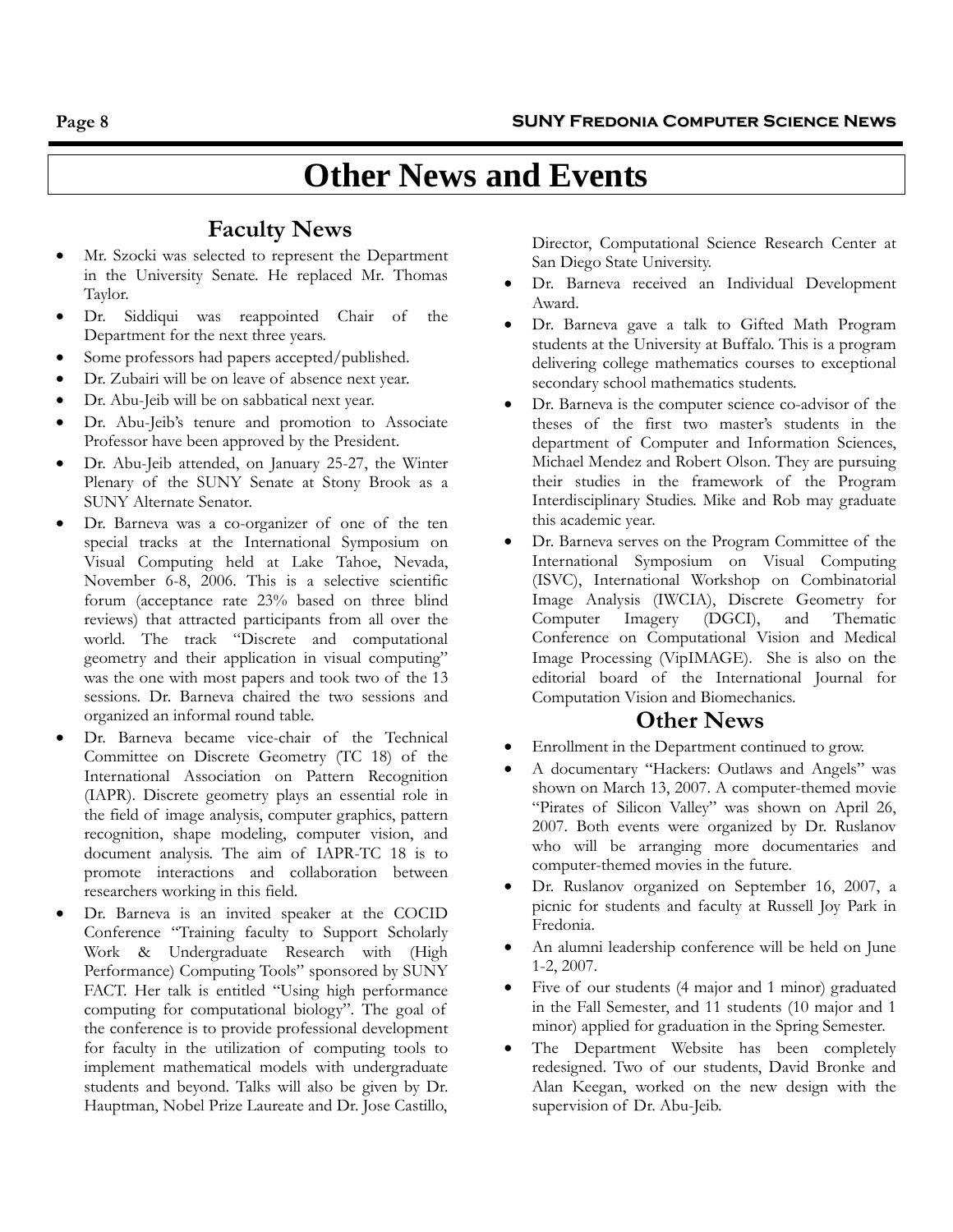- A reception for graduates and scholarship recipients will be held on Friday, May 11, 07, 11:00 am – 1:00 pm.
- Twelve students worked for the department in the fall semester as lab proctors or lab assistants, and 11 students worked as lab proctors in the spring semester.

# **New Members Join the Department - Continued from Page 7 -**

most department meetings. Secondly, meetings are well organized and it is possible to know the agenda and to get the Chair's report ahead of time, and to prepare suggestions which save a lot of time for very busy faculty members. Thirdly, there is a good atmosphere in the Department and I received a lot of support from the faculty and the secretary. People in the College are very friendly and always come to help. I taught my first semester in Houghton Hall and was nervous at the beginning, because it was impossible to haul the computer cart from Fenton Hall to my lecture room. But fortunately, I had no problem. The Physics Department provided me with all the equipment I needed and people there (Dr. Pendyala and Michelle), and Shirley Woch from the Chemistry Department helped me resolve problems I had during the semester. My overall experience at SUNY Fredonia has been very positive.

## **Dr. Arnavut, UUP, and Library**  *By Dr. Arnavut*

Dr. Arnavut has been serving as a member of the SUNY Faculty Senate Operations Committee since September 2006. This committee, among other things, is in charge of library resources, and funding of SUNY colleges and universities. Dr. Arnavut serves on the library subcommittee and is advocating more electronic database access for SUNY faculty and students. On February 27, he joined other UUP members in Albany to lobby lawmakers for more resources. His activity was noticed by the reporters of the New York Teacher magazine. An article about him, his lobby efforts, and his conversation with

Senator Young appeared in the March issue of the New York Teacher Magazine. See

http://www.nysut.org/cps/rde/xchg/nysut/hs.xsl/ne wyorkteacher\_6953.htm.

In his recent report to the University Senate, Dr. Arnavut reported that SUNY libraries will have a 10% budget increase (with respect to book rate inflation), as opposed to 3% we had before. Furthermore, he reported that SUNY Provost Office will be requesting 35 million dollars to improve SUNY Connect, which will allow more SUNY colleges to access more electronic databases. If that is achieved, databases such as IEEE will be accessible from SUNY Fredonia.

# **Faculty Service to the Campus and SUNY**

- Dr. Abu-Jeib: Alternate SUNY Senator, Information Technology Advisory Board, Graduate Council, and Co-PI for MACS Scholarship.
- Dr. Arnavut: Director of MACS Scholarship, SUNY Fredonia Senator, Operations Committee (SUNY Senate), Student Research and Creativity Committee.
- **Dr. Barneva**: Kasling Committee, Planning and Budget Committee, Executive Committee, Vice Chair of the University Senate, Chair of the Faculty and Professionals Affairs standing committee of the University Senate. Next academic year she will be the Chair of the University Senate.
- **Dr. Hansen:** Science and Technology Building Committee.
- **Dr. Siddiqui**: Kasling Committee, Science and Technology Building Committee., FSA Board, Incubator Committee, Graduate/Research Committee (SUNY Senate), UUP Membership Officer, Graduate Dean's Committee for Course Reviews, Search Committee, Dean Advisory Committee, Alumni Conference Committee, etc.
- **Mr. Szocki:** University Senate, ITAB's Hardware Committee, and Alumni Conference Committee.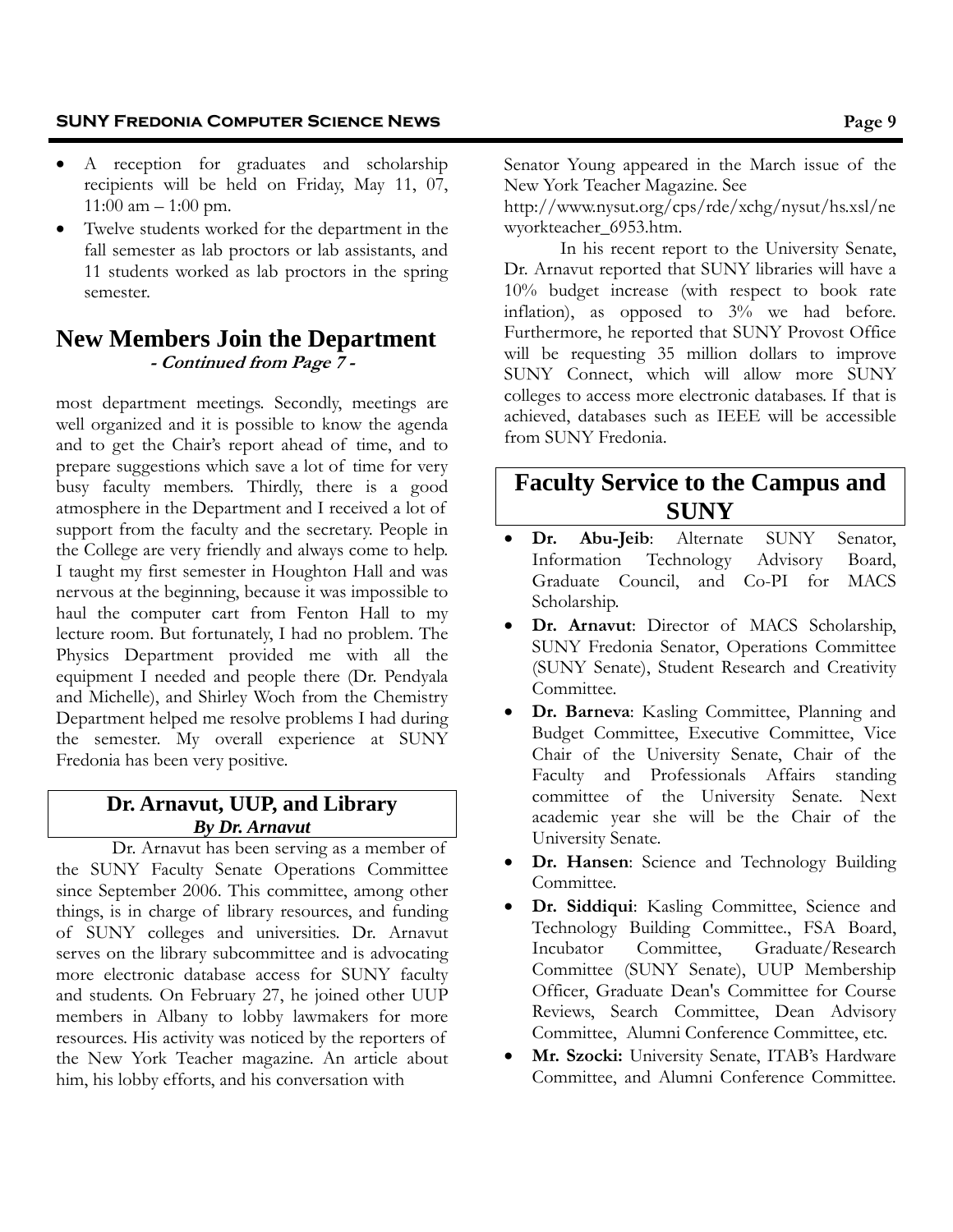## **Computer Science Club**  *By Jordan Bommelje*

The Computer Science Club is steadily growing. As each semester passes, we gain new eager members. We launched extra events this year not only to learn, but also to have fun. In the Fall of 2006, we hosted a LAN Party in the Computer Science lab; we had a great turn out. The LAN Party was supplemented with a Game Design workshop, held by Dave Bronke, a junior Computer Science major. Because both the LAN Party and the game design workshop had generated such an interest among students, the CS Club immediately scheduled another one for the Spring of 2007, this time drawing nearly three times more people to the event. Though it was great to have such a large turnout, the Computer Science lab did not have enough computers to accommodate the large number of people that attended the event. Next semester, due to the expanding size of the Computer Science club, we hope to hold the LAN Party in a larger computer lab.

Since last year, we have upgraded our status from being an Acknowledged Group to being a Chartered Group. With this new status, we are now required to hold additional events. With the rapidly growing number of students, that should be no problem.

The Computer Science club meets once a week for approximately 1-2 hours. Topics covered during the meetings include Linux tutorials, upcoming events, and interests of the members. The CS Club members are:

- Jordan Bommelje, President.
- Robert Scott, Vice President.
- Bryan Woodard, Secretary.
- Christopher Becker, Treasurer.
- Christopher Case, Activities Chair.
- David Bronke, Webmaster.

If you have questions or comments about the Computer Science Club, please contact Jordan Bommelje at bomm6831@fredonia.edu.

## **Summer, SLN, and J-Term Courses**

The department continued to offer courses in the J-term and summer sessions, and courses through SUNY Learning Network (SLN) and Angel.

In the J-term of 2007, the department offered: CSIT 120 (SLN – Dr. Siddiqui), CSIT 455 (SLN – Dr. Siddiqui), and CSIT 456 (SLN – Dr. Barneva).

In the first summer session of 2007, the department will be offering: CSIT 104 (SLN - Mr. Szocki), CSIT 105 (Angel - Dr. Nazarenko), CSIT 107 (SLN - Mr. Szocki), CSIT 120 (SLN - Dr. Siddiqui), CSIT 121 (Dr. Yang), and CSIT 462 (Angel - Dr. Barneva). In the second summer session, the department will be offering: CSIT 205 (Angel - Dr. Yi), CSIT 300 (Dr. Siddiqui), and CSIT 431 (SLN - Dr. Siddiqui).

# **Our Programming Team Ranks Sixth Among 36 Teams**

#### *- Continued from Page 4 -*

Dave are also proctors in one of our labs.

The Chair of the Department, Dr. Siddiqui, described the performance of the team as "very honorable." The teams were accompanied by Dr. Ziya Arnavut. The committee in charge of the programming competitions consists of Dr. Arnavut (Chair), Mr. Szocki, and Dr. Yang.

""A programming competition is like asking doctors to perform speed surgery.' I overheard this from one of the faculty involved at our most recent CCSCNE competition while we were frantically programming. The three hour competition really stresses knowing the subject well enough to write programs that implement algorithms to solve any problem they throw at you, as well as having the debugging skills to quickly resolve any problems. For example, there was a question that required you to check all numbers less than a given number for forming a complete set - the algorithm was straightforward as presented but took too long to run (and would not be acceptable to the judges), unless you wrote a better algorithm that took less time. It's an enjoyable time and all the students had fun. You really get to know your team members through practice and the three hours of working together on one computer." says Devin Grady.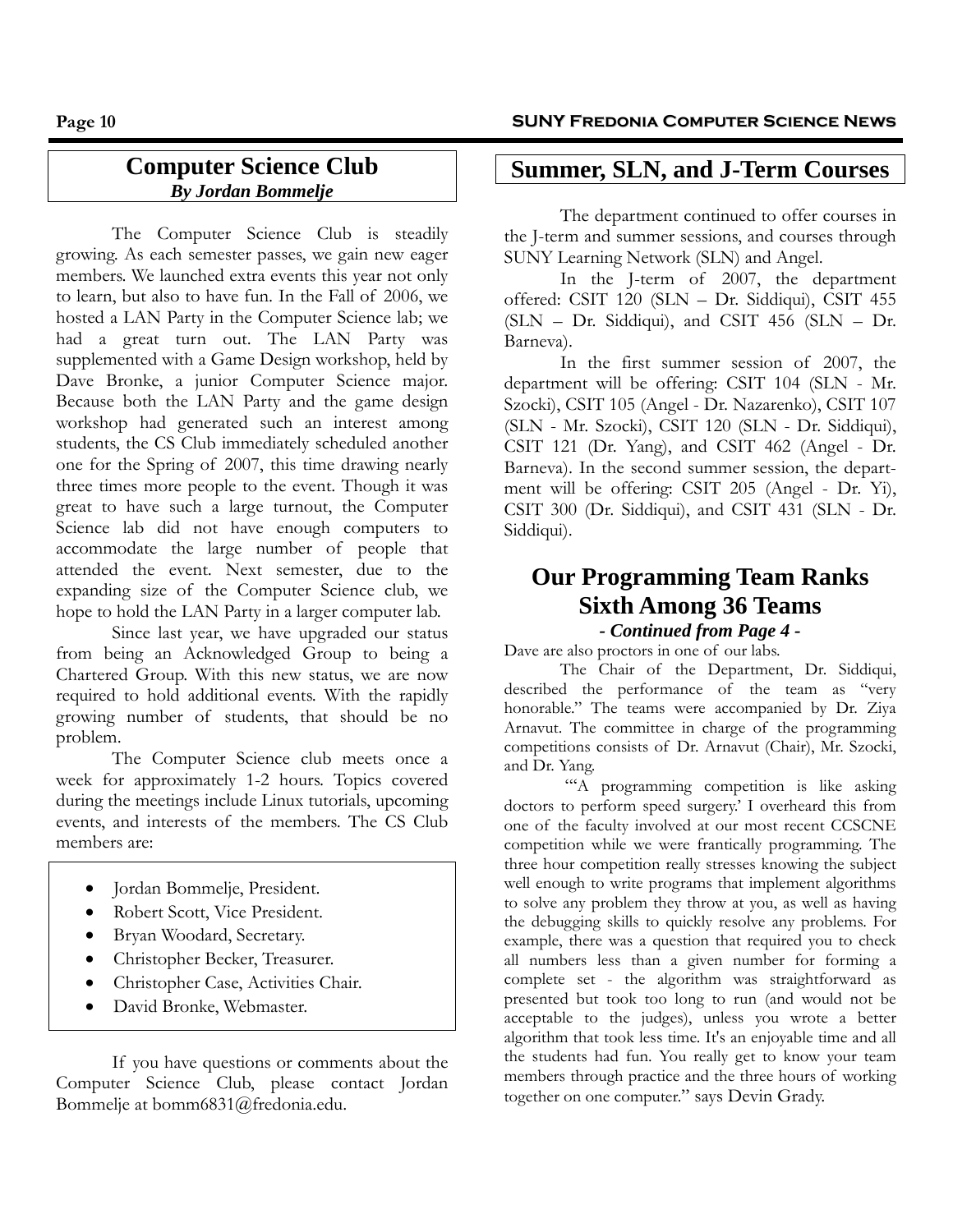## **Message from the Chair**  *By Dr. Siddiqui*

It has been a very busy and productive year for the Department, and considering the superb scholarship of the faculty and students it would not be an exaggeration if I call the department the "Department of Excellence." First and foremost Dr. Abu-Jeib was promoted to the rank of Associate Professor and recommended for the tenure. He has ten journal articles published or submitted. Dr. Singh received the Kasling award for 2007. He has published over 100 scholarly articles, of which more than 70 are journal articles. Dr. Barneva received the Chancellor's award of Excellence for Scholarship and I was fortunate to receive the President's award for Excellence. Last year, Dr. Zubairi participated in the organization of six national/international conferences. Drs. Arnavut and Siddiqui were the members of the organizing team of the International Conference Series on Computational Science and Education, 2006 which was sponsored by the Graduate and Research Committee of the SUNY Senate. Dr. Siddiqui, was also a member of the SPIE's organizing committee for the Photonix East, Boston, 2005 & 2006. Dr. Barneva participated in the organization of three national/international conferences. She became the Vice Chair of the Technical Committee of a reputable International Association on Pattern Recognition. She advised the first two graduate students and gave many talks. Dr. Hansen presented his work at the Faculty Expo.

Student scholarship was equally noticeable. Seven students participated in the Student Expo. Two teams participated in each of the ACM and CCSCNE programming competitions. Four students received the Maytum and Beck scholarships and 15 students were selected to receive the MACS scholarship. Dr. Arnavut arranged many guest speakers throughout the year as a part of MACS feature activities.

We upgraded most of the computer equipment of faculty and Labs, and more is on the way. Among new programs, the "Systems Management" track was introduced in the CIS degree program. The graduate program proposal finally left the department and many new courses were developed. We continued to adapt to the changing face of computer and information sciences education. New on the horizon are: launching of the graduate program, certificate programs, a 3+2 program, scholarship colloquium, and more…

Despite the national trends of low enrollment in computer science, our enrollment remains strong and we

already met our target of 110 majors/minors for the next year.

 It is always both a sad and a happy occasion as we say farewell to our graduating seniors. All members of the department wish you success in your careers. Stay in touch and keep us informed what you are doing.

 Lastly, the department is indebted to many people across campus for its continued success and growth. I, on behalf of the department, thank Ms. Klose and Mr. Plaister of ITS, and the members of ITAB Committee for providing the needed equipment for the student labs and facilitating the timely upgrades. Mr. Pepe and Mr. Cloos of Facilities Management are acknowledged for arranging the cleaning of the lab 115 and renovation of the new space that the department acquired last summer. Thanks are also due to Dr. Swansinger for moving the master program forward. Drs. Ewing, Horvath and Hefner are graciously acknowledged for providing their full support to our programs and in accomplishing many of our objectives throughout the year.

## **Third Year in Review - Continued from Page 1 -**

The introduction of CSIT 151 and 251 and our aggressive advertising and recruiting efforts throughout the year paid off and at the beginning of Fall 2006 more than 30 new students joined the program. This includes 15 freshman, 11 internal and external transfers, 2 readmits, and 3 reinstatements. We added 16 more students during Fall and Spring advising and lost 12 due to fall graduation or transfers.

We acquired additional space in rooms 2140 and 2165A and created the CS Commons.

All brochures were rewritten and updated. Summer advising material was updated. Admission fact sheets were revised and articulation agreements or course equivalencies with SUNY sister campuses and other area colleges were created or revised.

We lost Dr. Ehrlich and Professor Taylor decided to take a long vacation at the moment. Dr. Abu-Jeib will be on a one year sabbatical leave during 2007-08 and Dr. Zubairi decided to extend his overseas stay for another year.

Faculty and students produced outstanding research and scholarship and were prominent at their respective expos.

Our students and faculty participated in many on and off-campus scholarly activities. Dr. Hansen presented his work at the Faculty Research Expo. Various projects of